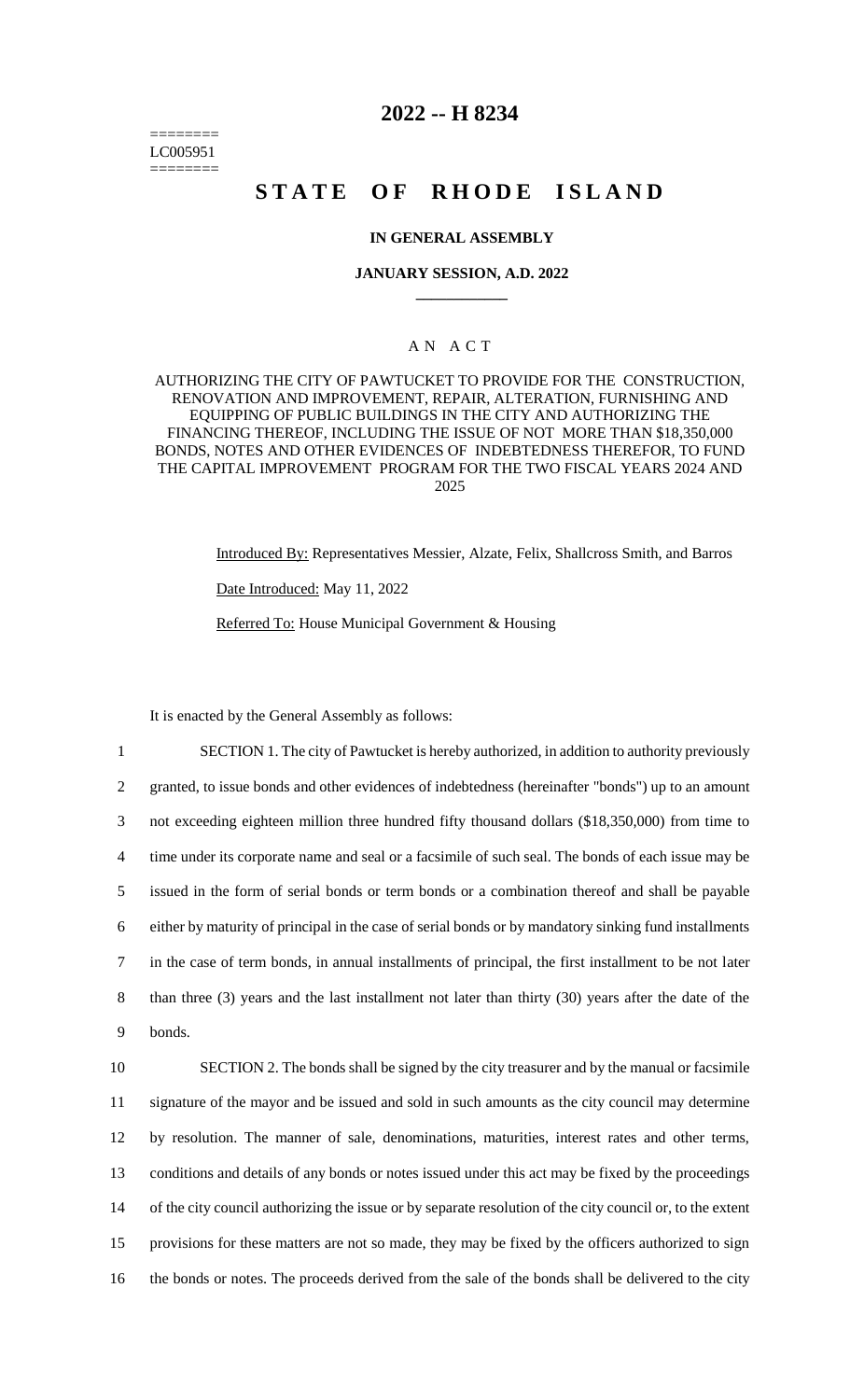treasurer, and such proceeds, exclusive of premiums and accrued interest, shall be expended: (1) For the construction, renovation, improvement, repair, alteration, furnishing and equipping of public buildings and all costs related thereto (the "project"); (2) In payment of the principal of or interest on temporary notes issued under section 3; (3) In repayment of advances under section 4; (4) In payment of related costs of issuance of any bonds or notes; and/or (5) In payment of capitalized interest during construction of the project. No purchaser of any bonds or notes under this act shall be in any way responsible for the proper application of the proceeds derived from the sale thereof. The proceeds of bonds or notes issued under this act, any applicable federal or state assistance and the other monies referred to in sections 6 and 9 shall be deemed appropriated for the purposes of this act without further action than that required by this act.

 SECTION 3. The city council may by resolution authorize the issuance from time to time of interest bearing or discounted notes in anticipation of the issue of bonds under section 2 or in anticipation of the receipt of federal or state aid for the purposes of this act. The amount of original notes issued in anticipation of bonds may not exceed the amount of bonds which may be issued under this act and the amount of original notes issued in anticipation of federal or state aid may not exceed the amount of available federal or state aid as estimated by the city treasurer. Temporary notes issued hereunder shall be signed by the manual or facsimile signatures of the city treasurer and the mayor and shall be payable within five (5) years from their respective dates, but the principal of and interest on notes issued for a shorter period may be renewed or paid from time to time by the issue of other notes hereunder; provided the period from the date of an original note to the maturity of any note issued to renew or pay the same debt or the interest thereon shall not exceed five (5) years. Any temporary notes in anticipation of bonds issued under this section may be refunded prior to the maturity of the notes by the issuance of additional temporary notes; provided that, no such refunding shall result in any amount of such temporary notes outstanding at any one time in excess of two hundred percent (200%) of the amount of bonds which may be issued under 26 this act; and provided, further, that if the issuance of any such refunding notes results in any amount of such temporary notes outstanding at any one time in excess of the amount of bonds which may be issued under this act, the proceeds of such refunding notes shall be deposited in a separate fund established with the bank which is paying agent for the notes being refunded. Pending their use to pay the notes being refunded, monies in the fund shall be invested for the benefit of the city by the paying agent at the direction of the city treasurer in any investment permitted under section 5. The monies in the fund and any investments held as a part of the fund shall be held in trust and shall be applied by the paying agent solely to the payment or prepayment of the principal of and interest on the notes being refunded. Upon payment of all principal of and interest on the notes, any excess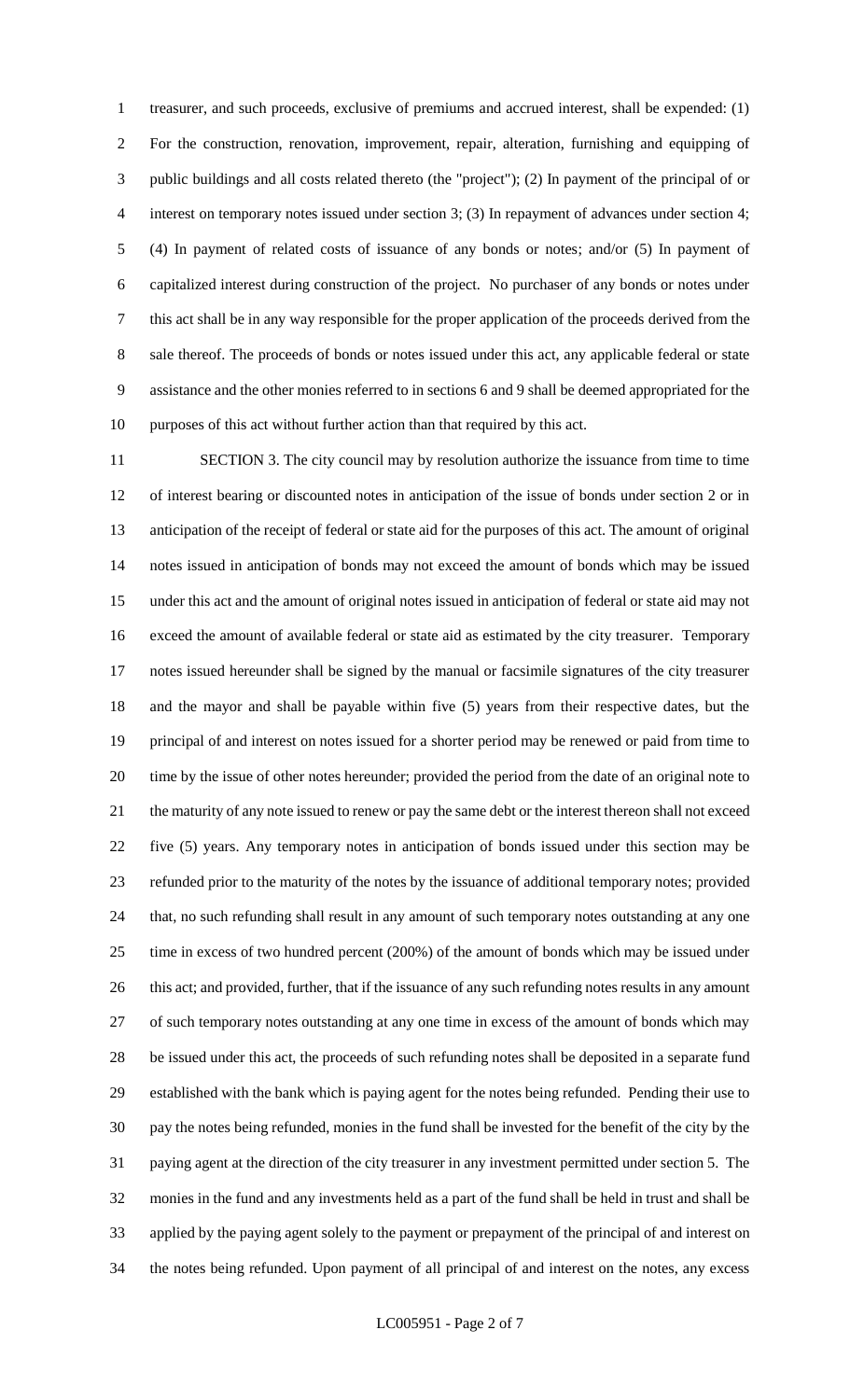monies in the fund shall be distributed to the city. The city may pay the principal of and interest on notes in full from other than the issuance of refunding notes prior to the issuance of bonds pursuant to section 1 hereof. In such case, the city's authority to issue bonds or notes in anticipation of bonds under this act shall continue provided that: (1) The city council passes a resolution evidencing the city's intent to pay off the notes without extinguishing the authority to issue bonds or notes; and (2) That the period from the date of an original note to the maturity date of any other note shall not exceed five (5) years. Section 5-106 of the city charter shall not apply to the issue of notes in anticipation of bonds.

 SECTION 4. Pending any authorization or issue of bonds hereunder or pending or in lieu of any authorization or issue of notes hereunder, the city treasurer, with the approval of the city council may, to the extent that bonds or notes may be issued hereunder, apply funds in the general treasury of the city to the purposes specified in section 2, such advances to be repaid without interest from the proceeds of bonds or notes subsequently issued or from the proceeds of applicable federal or state assistance or from other available funds.

 SECTION 5. Any proceeds of bonds or notes issued hereunder or of any applicable federal or state assistance, pending their expenditure may be deposited or invested by the city treasurer, in demand deposits, time deposits or savings deposits in banks which are members of the Federal Deposit Insurance Corporation or in obligations issued or guaranteed by the United States of America or by any agency or instrumentality thereof or as may be provided in any other applicable law of the State of Rhode Island or resolution of the city council or pursuant to an investment policy of the city.

 SECTION 6. Any accrued interest received upon the sale of bonds or notes hereunder shall be applied to the payment of the first interest due thereon. Any premiums arising from the sale of bonds or notes hereunder and, to the extent permitted by applicable federal laws, any net earnings or profits realized from the deposit or investment of funds hereunder shall, in the discretion of the city treasurer, be applied to the cost of preparing, issuing, and marketing bonds or notes hereunder to the extent not otherwise provided, to the payment of the cost of the project, to the payment of the principal of or interest on bonds or notes issued hereunder, to the revenues of the city and dealt with as part of the revenues of the city from property taxes to the extent permitted by federal law, or to any one or more of the foregoing. The cost of preparing, issuing, and marketing bonds or notes hereunder may also, in the discretion of the city treasurer, be met from bond or note proceeds exclusive of premium and accrued interest or from other monies available therefor. Any balance of bond or note proceeds remaining after payment of the cost of the projects and the cost of preparing, issuing and marketing bonds or notes hereunder shall be applied to the payment of the principal of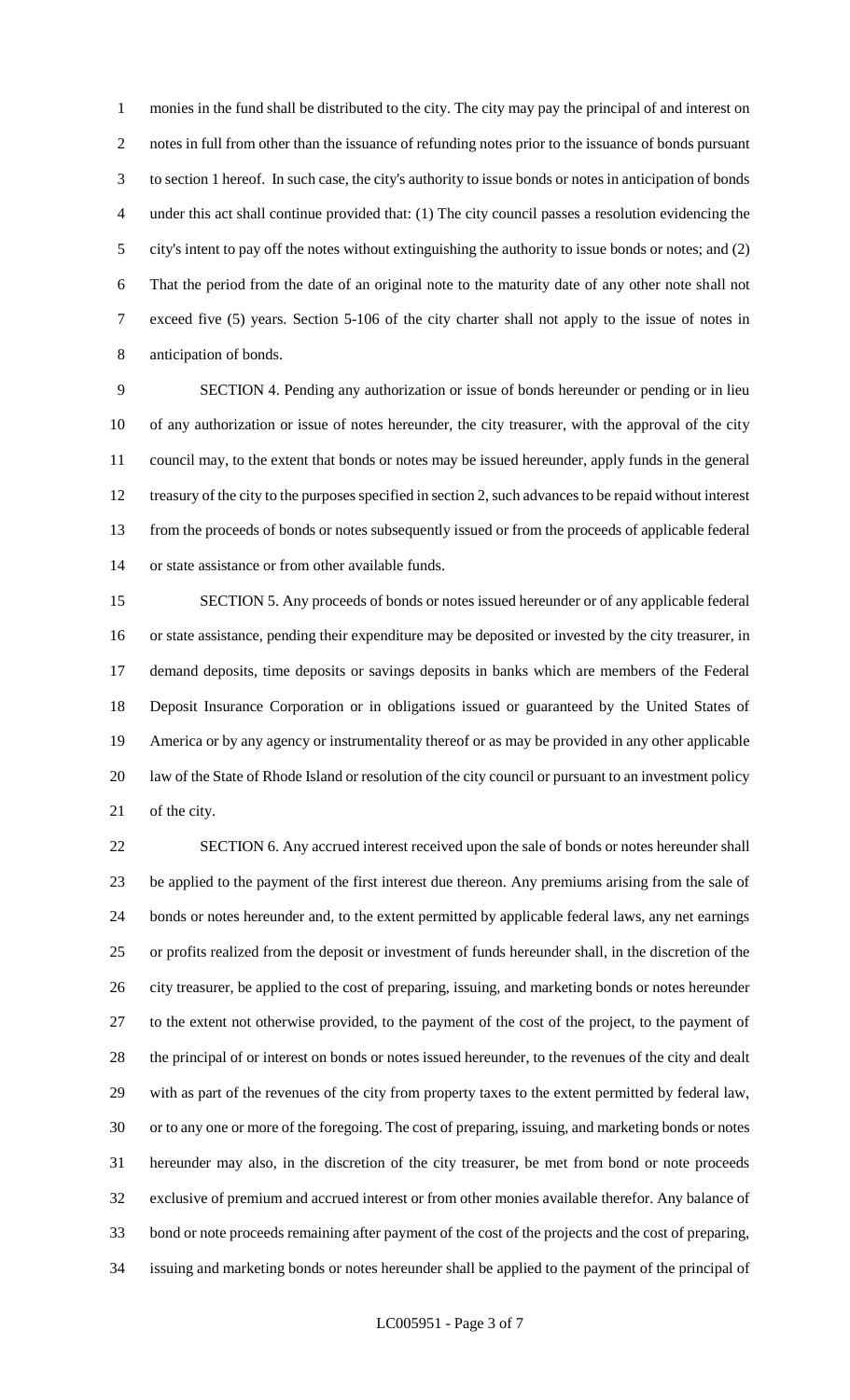or interest on bonds or notes issued hereunder. To the extent permitted by applicable federal laws, any earnings or net profit realized from the deposit or investment of funds hereunder may, upon receipt, be added to and dealt with as part of the revenues of the city from property taxes. In exercising any discretion under this section, the city treasurer shall be governed by any instructions adopted by resolution of the city council. Any balance of bond or note proceeds remaining after completion of the project shall be subject to section 5-109 of the city charter.

 SECTION 7. All bonds and notes issued under this act and the debt evidenced hereby shall be obligatory on the city in the same manner and to the same extent as other debts lawfully contracted by it and shall be excepted from the operation of § 45-12-2 and any provision of the city charter. No such obligation shall at any time be included in the debt of the city for the purpose of ascertaining its borrowing capacity. The city shall annually appropriate a sum sufficient to pay the principal and interest coming due within the year on bonds and notes issued hereunder to the extent that monies therefor are not otherwise provided. If such sum is not appropriated, it shall nevertheless be added to the annual tax levy. In order to provide such sum in each year and notwithstanding any provisions of law to the contrary, all taxable property in the city shall be subject to ad valorem taxation by the city without limitation as to rate or amount.

 SECTION 8. Any bonds or notes issued under the provisions of this act, if properly executed by the officers of the city in office on the date of execution, shall be valid and binding according to their terms notwithstanding that before the delivery thereof and payment therefor any or all of such officers shall for any reason have ceased to hold office.

 SECTION 9. The city, acting by resolution of its city council is authorized to apply for, contract for and expend any federal or state advances or other grants of assistance which may be available for the purposes of this act, and any such expenditures may be in addition to other monies provided in this act. To the extent of any inconsistency between any law of this state and any applicable federal law or regulation, the latter shall prevail. Federal and state advances, with interest where applicable, whether contracted for prior to or after the effective date of this act, may be repaid as a cost of the project under section 2.

 SECTION 10. Bonds and notes may be issued under this act without obtaining the approval of any governmental agency or the taking of any proceedings or the happening of any conditions except as specifically required by this act for such issue. In carrying out any project financed in whole or in part under this act, including where applicable the condemnation of any land or interest in land, and in the levy and collection of assessments or other charges permitted by law on account of any such project, all action shall be taken which is necessary to meet constitutional requirements whether or not such action is otherwise required by statute, but the validity of bonds and notes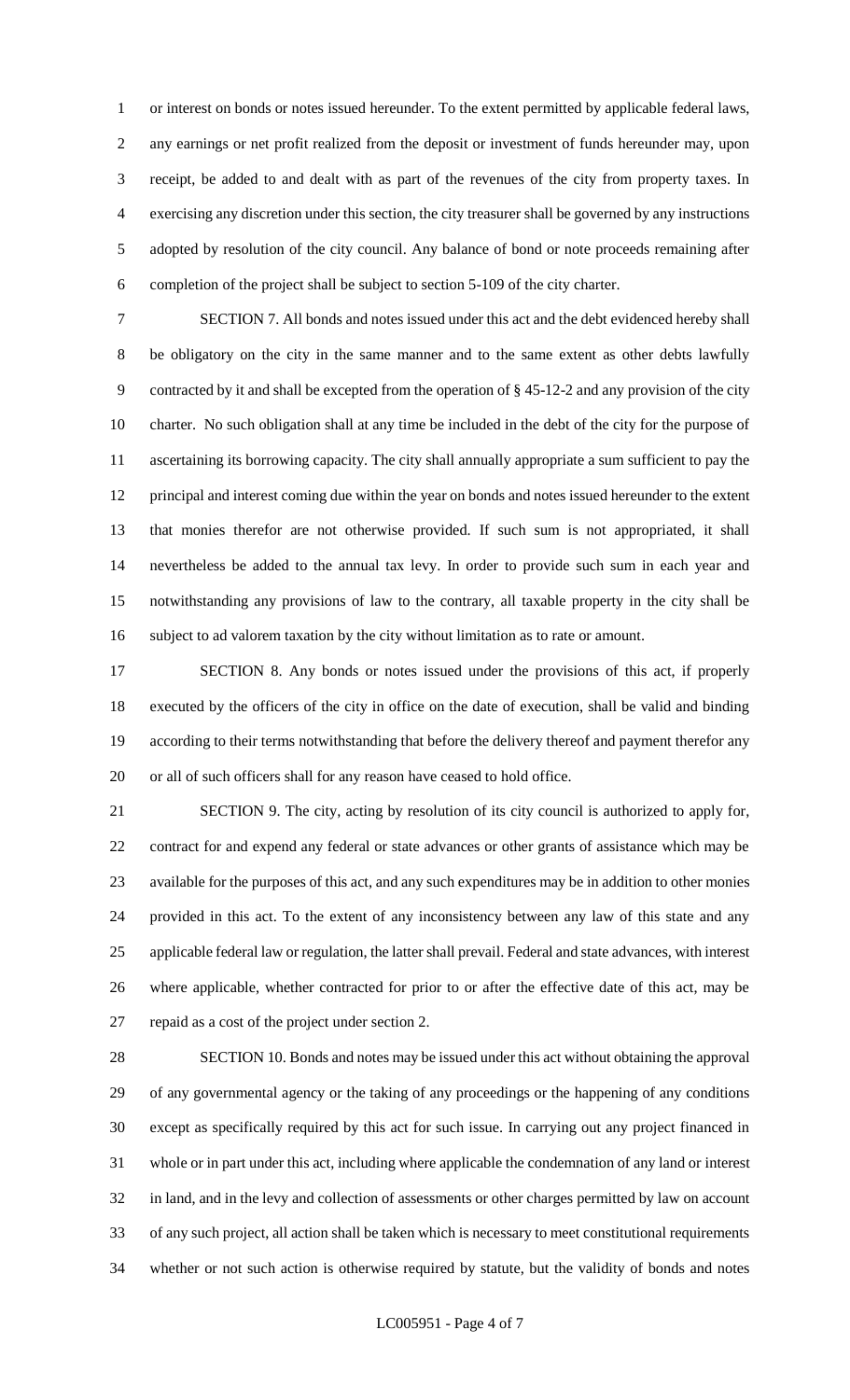issued hereunder shall in no way depend upon the validity or occurrence of such action. Without limiting the generality of the foregoing, the validity of bonds and notes issued hereunder shall in no way be affected by section 2-308 of the city charter and section 4-1602 of the city code of ordinances, and the purposes of this act shall be deemed to constitute a single project under article V of the city charter.

 SECTION 11. The city treasurer and the mayor, on behalf of the city are hereby authorized to execute such instruments, documents or other papers as either of the foregoing deem necessary or desirable to carry out the intent of this act and are also authorized to take all actions and execute all documents necessary to comply with federal tax and securities laws, which documents or agreements may have a term coextensive with the maturity of the bonds authorized hereby, including Rule 15c2-12 of the Securities and Exchange Commission (the "Rule") and to execute and deliver a continuing disclosure agreement or certificate in connection with the bonds or notes in the form as shall be deemed advisable by such officers in order to comply with the Rule.

 SECTION 12. All or any portion of the authorized but unissued authority to issue bonds and notes under this act may be extinguished by resolution of the city council, without further action by the general assembly, seven (7) years after the effective date of this act.

17 SECTION 13. The question of the approval of this act shall be submitted to the electors of the city at the next general election but if a special city-wide election or special state election, in either case other than a primary, is called for a date earlier than the date of such general election, the mayor may direct that the question of the approval of this act be submitted at such special election. The question shall be submitted in substantially the following form: "Shall an act passed 22 at the January 2022 session of the general assembly entitled 'AN ACT AUTHORIZING THE CITY OF PAWTUCKET TO PROVIDE FOR THE CONSTRUCTION, RENOVATION AND IMPROVEMENT, REPAIR, ALTERATION, FURNISHING AND EQUIPPING OF PUBLIC BUILDINGS IN THE CITY AND AUTHORIZING THE FINANCING THEREOF, INCLUDING THE ISSUE OF NOT MORE THAN \$18,350,000 BONDS, NOTES AND OTHER EVIDENCES OF INDEBTEDNESS THEREFOR, TO FUND THE CAPITAL IMPROVEMENT PROGRAM FOR THE TWO FISCAL YEARS 2024 AND 2025' be approved?" and the warning for the election shall contain the question to be submitted. From the time the election is warned and until it is held, it shall be the duty of the city clerk to keep a copy of the act available at the clerk's office for public inspection, but the validity of the election shall not be affected by this requirement. To the extent of any inconsistency between this act and the city charter or any law of special applicability to the city, this act shall prevail.

SECTION 14. This section and the foregoing shall take effect upon passage. The remainder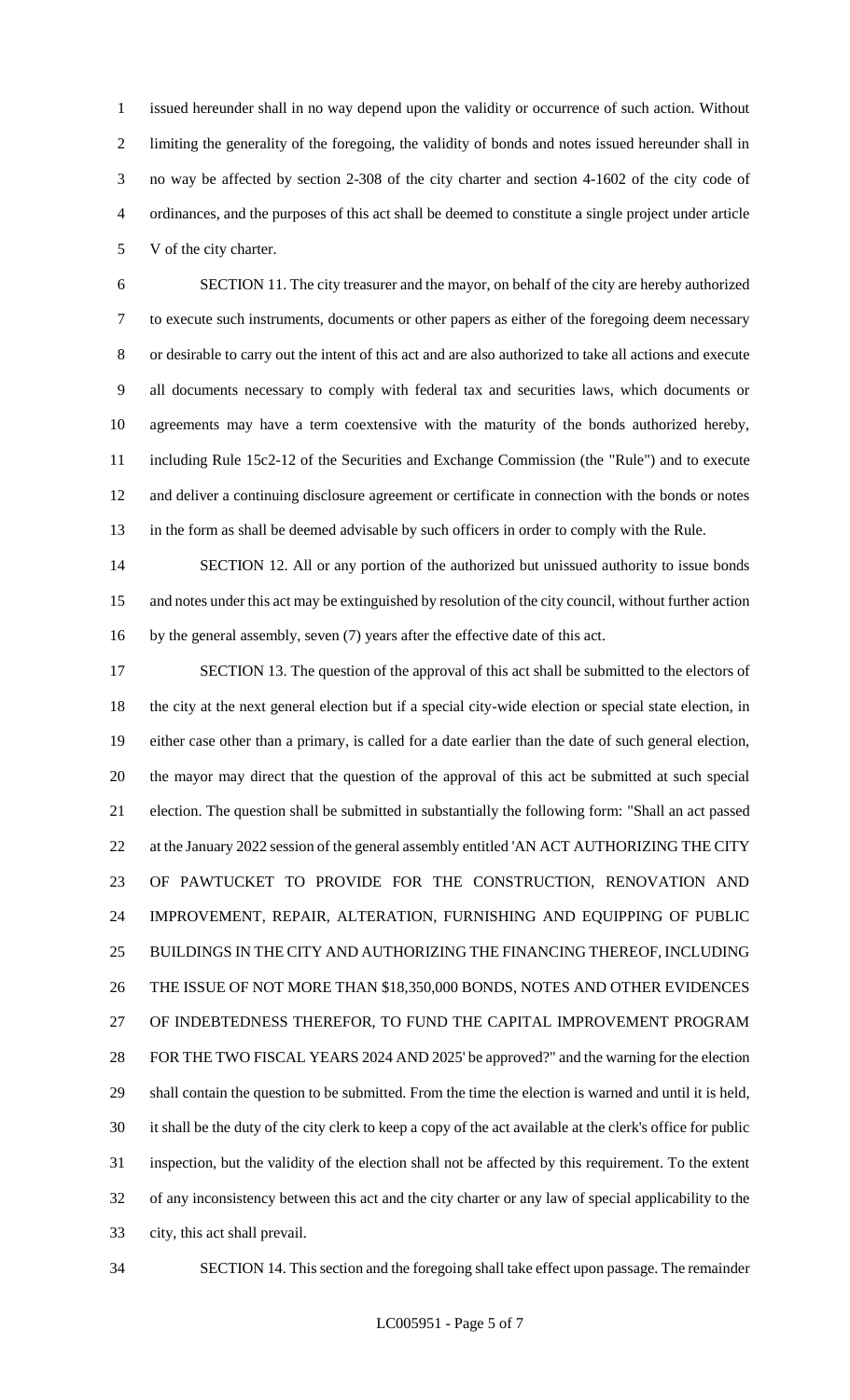- 1 of this act shall take effect upon the approval of this act by a majority of those voting on the question
- 2 at the election prescribed by the foregoing section.

======== LC005951  $=$